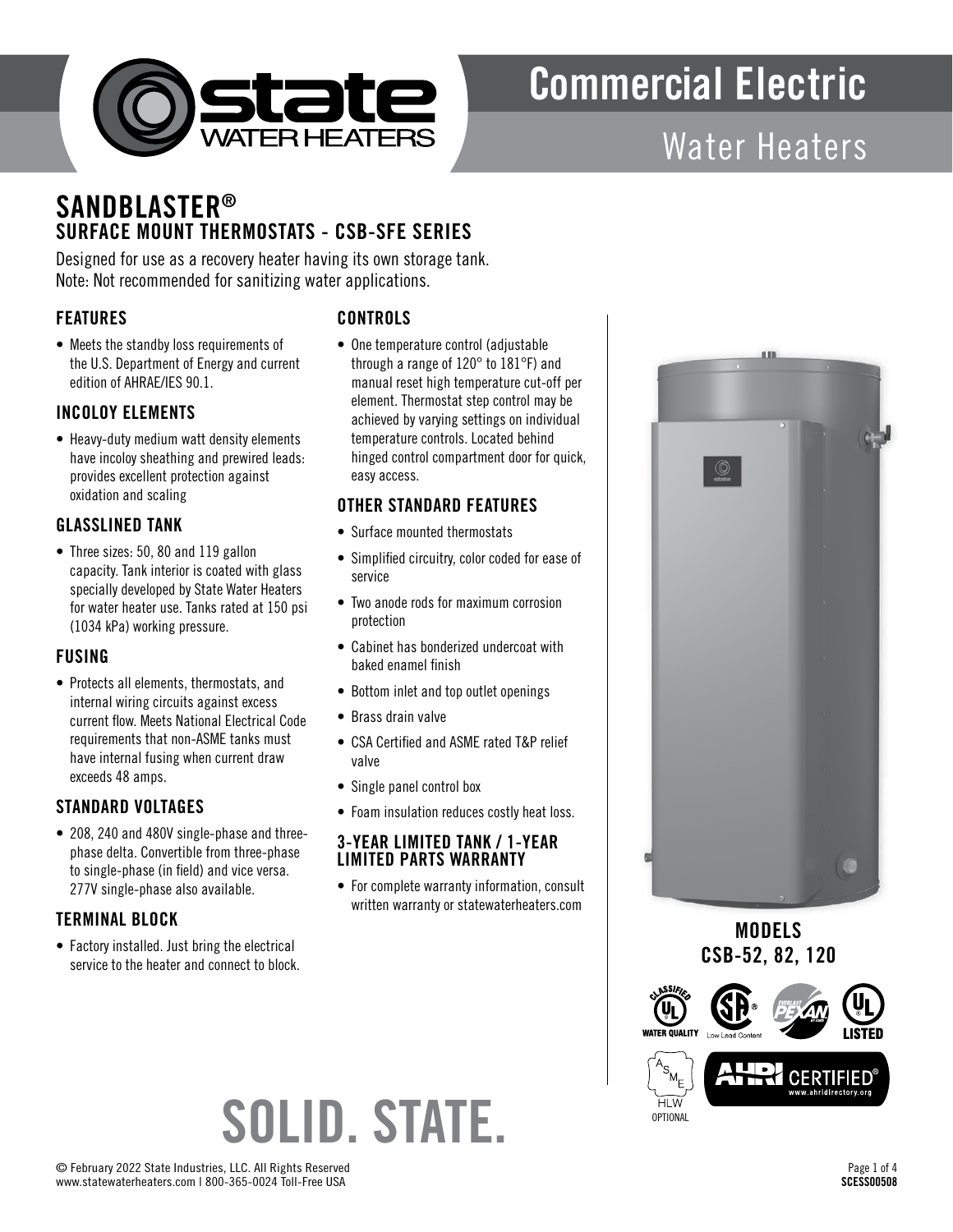

# Water Heaters

### **OPTIONS**

- UL listed conversion kits to adjust voltage and kW requirements in the field before and after installation
- ASME 160 psi (1103 kPa) tank construction
- International voltages 220, 380, 400, 415, 575, and 600 volts, three phase available with Y connected elements
- MANIFOLD KITS for multiple tank installations. Two heaters -part # 100109231, three heaters- part # 100109232 and four heaterspart # 100109233



| Model<br><b>Number</b> | <b>Tank Capacity</b> |       |               |           |               | <b>Dimensions</b> |               | Inlet/Outlet (NPT |               |     |                                |     |
|------------------------|----------------------|-------|---------------|-----------|---------------|-------------------|---------------|-------------------|---------------|-----|--------------------------------|-----|
|                        |                      |       |               |           | D             |                   | ъ.            |                   |               |     | <b>Approx. Shipping Weight</b> |     |
|                        | gal.                 | litre | <b>Inches</b> | <b>MM</b> | <b>Inches</b> | <b>MM</b>         | <b>Inches</b> | <b>MM</b>         | <b>Inches</b> | cm  | <b>lbs</b>                     | kG  |
| <b>CSB 52</b>          | 50                   | 189   | $55 - 3/4$    | 142       | $21 - 3/4$    | 55.2              | 27            | 68.6              | $1 - 1/4$     | 3.2 | 265                            | 120 |
| <b>CSB 82</b>          | 80                   | 302   | $60 - 1/4$    | 153       | $25 - 1/2$    | 64.8              | 31            | 78.7              | $1 - 1/4$     | 3.2 | 280                            | 127 |
| <b>CSB 120</b>         | 119                  | 450   | $62 - 1/4$    | 158.1     | $29 - 1/2$    | 75                | 35            | 88.9              | $1 - 1/4$     | 3.2 | 390                            | 177 |

For ASME Construction add "A" to the end of the model number (example: CSB 52 24 SFEA).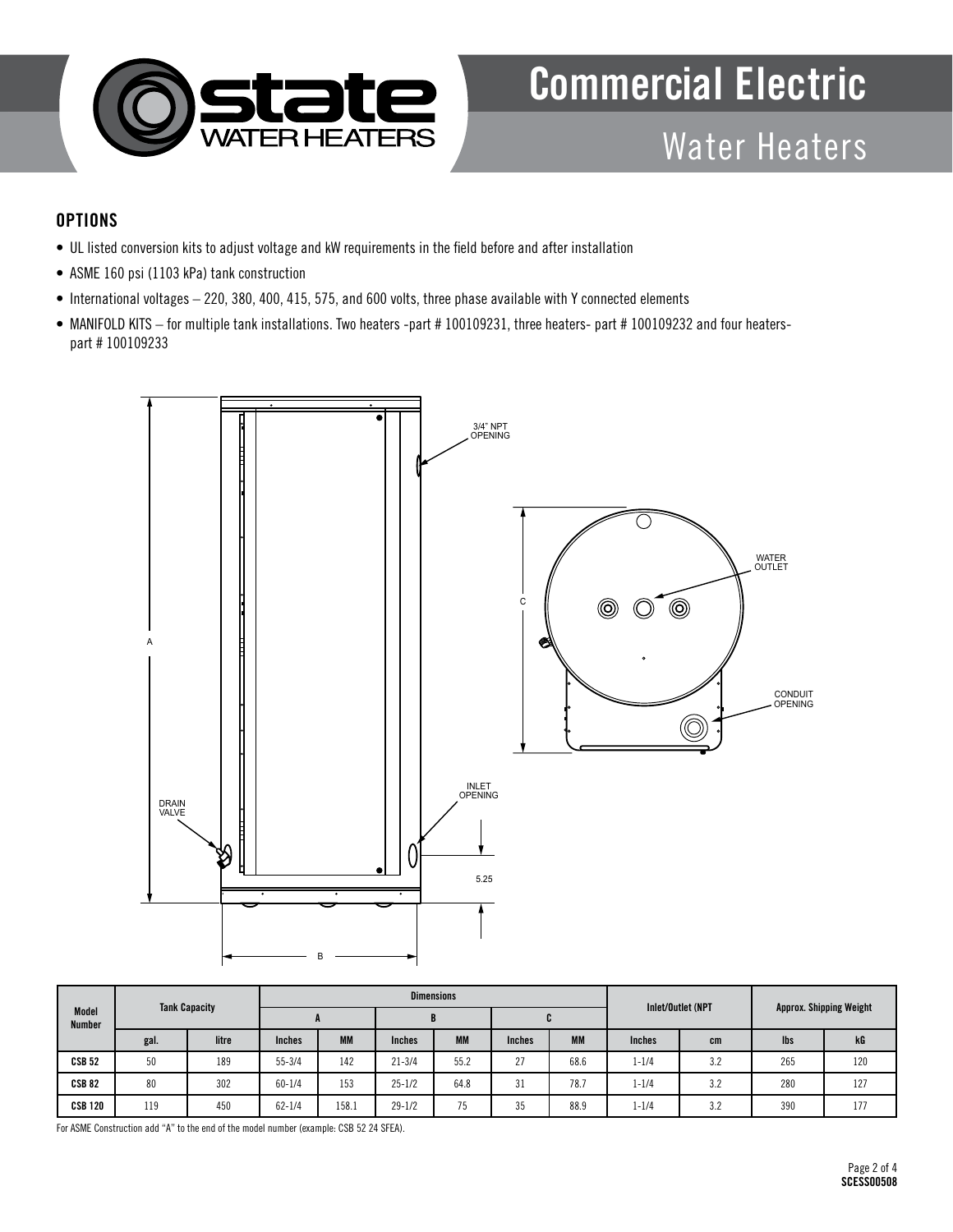

# Water Heaters

## RECOVERY RATE IN GALLONS PER HOUR AT TEMPERATURE RISE OF

| <b>Standard kW</b><br>Input | <b>BTU/Hour</b> | $30^{\circ}$ F | $40^{\circ}$ F | $50^{\circ}$ F | $60^{\circ}$ F            | 70°F         | $80^{\circ}$ F | 90°F         | $100^{\circ}$ F | $110^{\circ}$ F | $120^\circ F$ | 130°F          | 140°F        |
|-----------------------------|-----------------|----------------|----------------|----------------|---------------------------|--------------|----------------|--------------|-----------------|-----------------|---------------|----------------|--------------|
|                             |                 | $17^{\circ}$ C | $22^{\circ}$ C | $28^{\circ}$ C | $33^{\circ}$ <sub>C</sub> | $39^\circ C$ | $45^\circ$ C   | $50^\circ C$ | $56^{\circ}$ C  | $61^{\circ}$ C  | $67^\circ C$  | $72^{\circ}$ C | $78^\circ$ C |
| 12.3                        | 41,980          | 168            | 126            | 101            | 84                        | 72           | 56             | 50           | 46              | 42              | 39            | 36             | 63           |
|                             |                 | 636            | 477            | 382            | 318                       | 273          | 238            | 212          | 189             | 174             | 159           | 148            | 136          |
| 13.5                        | 46,075          | 184            | 138            | 111            | 92                        | 79           | 69             | 62           | 55              | 50              | 46            | 43             | 40           |
|                             |                 | 698            | 523            | 419            | 349                       | 299          | 262            | 233          | 209             | 190             | 174           | 161            | 150          |
| 15                          | 51,195          | 205            | 154            | 123            | 102                       | 88           | 77             | 68           | 61              | 56              | 51            | 47             | 44           |
|                             |                 | 775            | 582            | 465            | 388                       | 332          | 291            | 258          | 233             | 211             | 194           | 149            | 166          |
| 18                          | 61,434          | 246            | 184            | 148            | 123                       | 105          | 92             | 82           | 74              | 67              | 62            | 57             | 53           |
|                             |                 | 930            | 698            | 558            | 465                       | 399          | 349            | 310          | 279             | 254             | 233           | 215            | 199          |
| 24                          | 81,912          | 328            | 246            | 197            | 164                       | 140          | 123            | 109          | 98              | 90              | 82            | 76             | 70           |
|                             |                 | 1241           | 930            | 744            | 620                       | 532          | 465            | 414          | 372             | 338             | 310           | 286            | 266          |
| 27                          | 92,151          | 369            | 276            | 221            | 185                       | 158          | 138            | 123          | 111             | 101             | 92            | 85             | 79           |
|                             |                 | 1396           | 1047           | 938            | 609                       | 509          | 523            | 465          | 410             | 391             | 340           | 322            | 299          |
| 30                          | 102,390         | 410            | 307            | 246            | 205                       | 176          | 154            | 137          | 123             | 112             | 102           | 95             | 88           |
|                             |                 | 1551           | 1163           | 930            | 775                       | 665          | 582            | 517          | 465             | 423             | 388           | 358            | 332          |
| 36                          | 122,868         | 492            | 369            | 295            | 246                       | 211          | 184            | 164          | 148             | 134             | 123           | 113            | 105          |
|                             |                 | 1861           | 1396           | 1117           | 930                       | 798          | 698            | 620          | 556             | 508             | 465           | 429            | 399          |
| 40.5                        | 138,226         | 554            | 418            | 332            | 277                       | 237          | 208            | 185          | 166             | 151             | 138           | 128            | 119          |
|                             |                 | 2094           | 1570           | 1256           | 1047                      | 897          | 785            | 698          | 628             | 634             | 582           | 537            | 498          |
| 45                          | 153,585         | 615            | 461            | 369            | 307                       | 263          | 230            | 205          | 184             | 168             | 154           | 142            | 132          |
|                             |                 | 2326           | 1745           | 1398           | 1163                      | 997          | 872            | 755          | 698             | 634             | 582           | 537            | 498          |
| 54                          | 184,302         | 738            | 554            | 443            | 359                       | 316          | 277            | 246          | 221             | 201             | 185           | 170            | 158          |
|                             |                 | 2791           | 2094           | 1675           | 1396                      | 1196         | 1047           | 930          | 837             | 761             | 696           | 644            | 598          |

Figured at 1 kW (3413 BTU) = 4.1 Gallons at  $100^{\circ}$ F temperature rise.